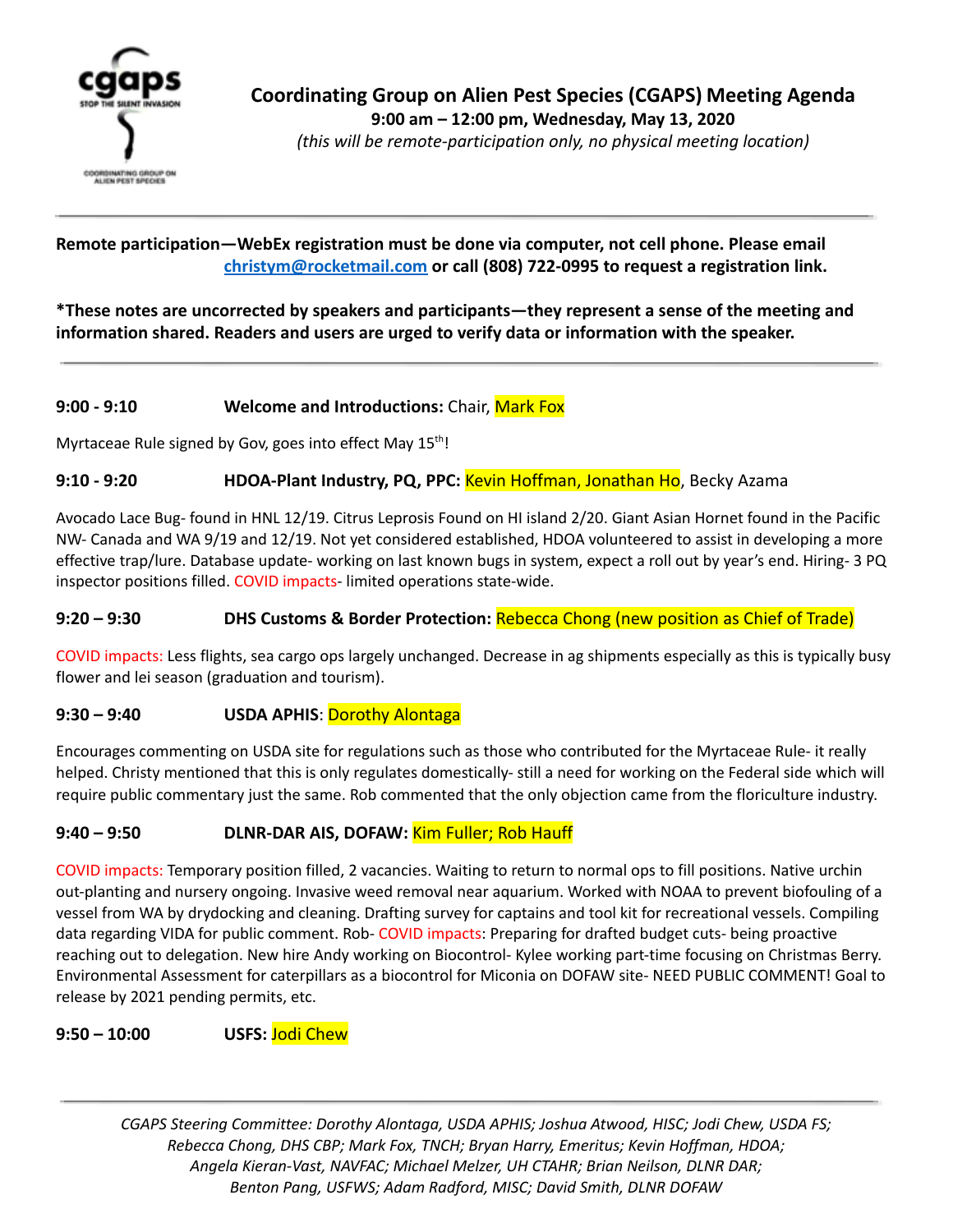COVID impacts: Teleworking, waiting on budgeting process. USFS support for HI Biocontrol facility.

### **10:00 – 10:10 USFWS**: Benton Pang

COVID impacts: Teleworking- No field operations. \$2.5M funding (allocated between CGAPS, American Samoa for LFA, \_\_) Working on a BTS proposal to Department of Interior. Webinar: NAISMA.org

## **10:10 – 10:15 USGS PIERC:** Gordon Tribble, Helen Sofaer

Focus on ROD- diagnostic tools, identifying spread by beetles. Study on avian malaria and mosquitoes- surveillance design, risk assessments and forecasting with climates.

### **10:15 – 10:25 NPS:** Jadelyn Moniz Nakamura, Melia Lane-Kamahele

IR-12 Field committee workplan and goals document finalized. Dept. of Interior Biosecurity Plan in development. Participating in National Biosecurity Interagency Working Group. DOI reorganization in the Pacific. Park updates COVID impacts: Primary focus on habitat restoration, particularly ROD and LFA (Kaloko where vehicles are checked daily for LFA). Cultural resources protection- Ungulates and vegetation control projects. Delayed or scopes reduced for downed fence work and ungulate incursion because park is not taking fees, all \$\$ go to maintaining staff.

### **10:25 – 10:30 Mosquitoes & public health vectors:** Lincoln Wells (Email)

COVID impacts: Working on COVID 24/7. Mosquito trapping impacted differently across state. Some islands have moved or shelved traps. Different agencies asked to assist in trapping- maybe start the conversation about assisting DOH in trap surveillance?

### **10:30 – 10:35 ROD:** Rob Hauff

COVID impacts: ROD surveys- processing priority samples. Uptick in Laupahoehoe detections using UAS monitoring. Not sure why- checking if it is the same genotype as the one previously found in that area some time ago. Community symposium was cancelled but replaced with online webinars (ongoing). No state funds budgeted next year. Convening for supplemental funds. ROD WG meeting next week 5/21. Ambyr- Ohia workshops also being held virtually.

# **10:35 – 10:40 CRB:** Keith Weiser

COVID impacts: Some traps in parks and golf courses inaccessible but otherwise able to function with modifications. Funding sources intact including canine detectors. Will have difficulty proving accomplishments for next funding cycle due to COVID. Majority of population coming from Pearl City Peninsula, Iroquois Point, and Waipio Peninsula. Treatments- pesticides being applied to breeding sites and injected into trees on a golf course. Finalizing protocols for the vacuum steam sterilizer to treat mulch. More than 900 CRB found in breeding sites in 2020, increased finds due to refined protocols for identifying breeding sites. Canines still training on depth and cueing.

### **10:40 – 10:45 LFA:** Cas Vanderwoude, Michelle Montgomery (TBA)

Discovery of LFA in more Pacific islands. COVID impacts: HDOA funding is uncertain, will start process sooner.

### **10:45 – 10:50 Mamalu Poe Poe:** Leyla Kaufman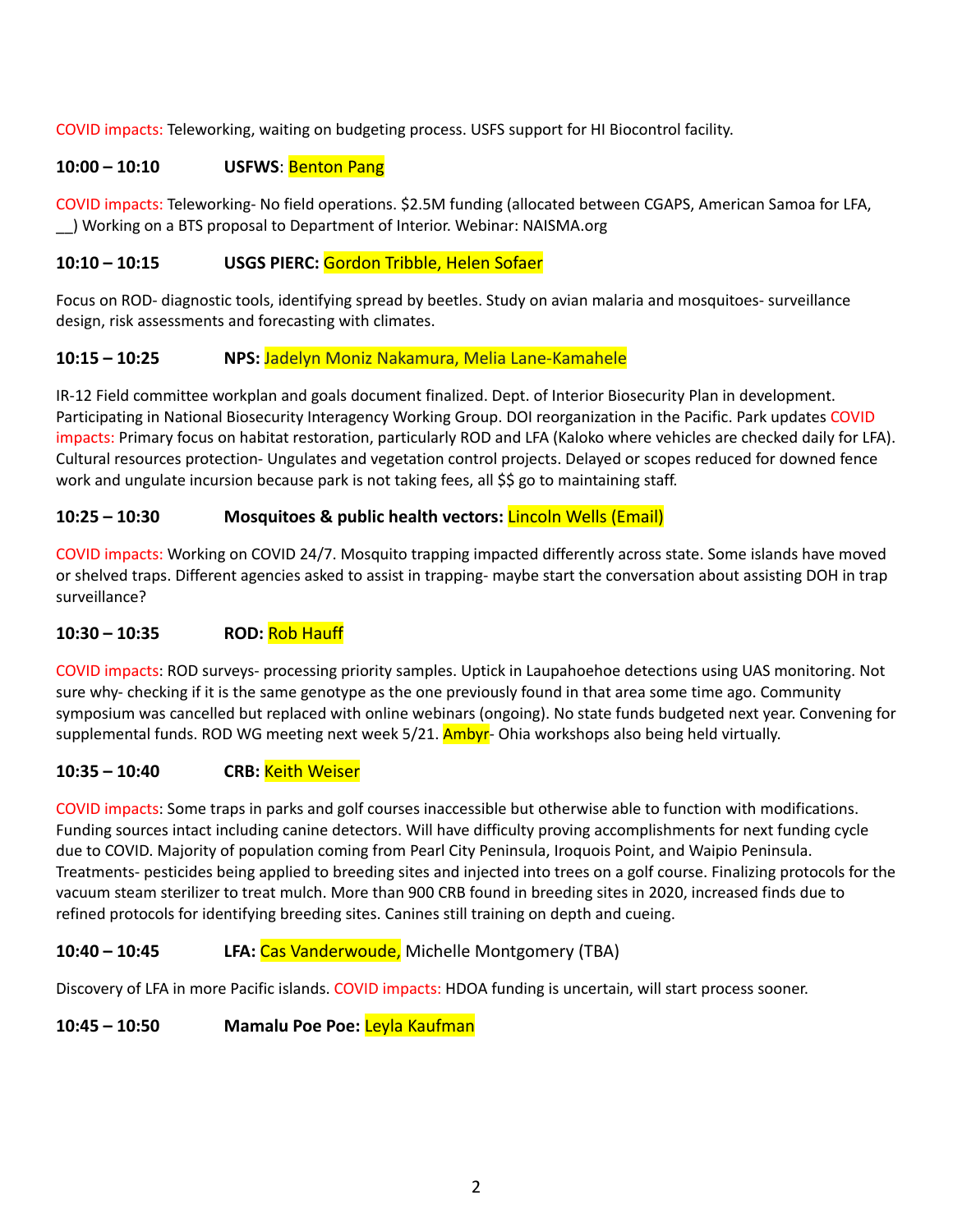COVID impacts: Funds from DOT will last until April 2021. OISC has stopped monitoring traps. DOT needed to take down swarm at HNL. In the process of developing BMP's for airport employees and contractors, possibly with a video to watch for training.

### **10:50– 11:00 Maui Nui ISCs (MISC & MoMISC):** Adam Radford

COVID impacts: Modifying operations. Coquis caught at Home Depot- will return with HDOA to attempt to trap the rest. Working well with management at Home Depot. (Jonathan Ho from HDOA confirming that Home Depot has coned off the area and is not selling potentially infested plants). \$750,000 in CIP funding has been released for coqui barrier. Unsure of this allocation of funds for next year. Outreach is focusing on a community-based social marketing, moving to virtual options and drop boxes which is working well. LFA treatment is ongoing, budgeted \$2.6M which is significantly lower than desired but not too bad. MoMisc: Home base at Nature Conservancy which shut down so they had to move sites during COVID. Maui sent PPE to MoMisc. Lori noticed outreach spike due to food security concerns. The 2 known mature albizia trees have been eradicated.

#### **11:00 – 11:05 OISC:** Nate Dube

COVID impacts: Field ops shut down since Oahu had the most cases in the state. Will resume limited ops on Monday 18<sup>th</sup>. Plans to resume helicopter ops soon. Outreach focusing on interactive webinars, and exploring other platforms. Hiring on hold. Possibly facing budget cuts, looking for opportunities to partner up for funding opportunities.

### **11:05 – 11:10 KISC:** Tiffani Keanini

COVID impacts: modified ops. 1 coqui captured w/HDOA. Significant decrease since breeding populations at the beginning of 2019. LFA- working on a few infestations. ROD- 2 new dedicated staff and was found in 2 new locations (both huli and luku strains) Working well with private land owners. Miconia- Continuing UAV monitoring in the last 2 months and using spray ball method until HBT is allowed. Increased ground surveys and controlled 89 trees. Outreach-24% increase in webpage visits compared to 2019. Rose-ringed parakeet- completed control protocols for Kauai.

### **11:10 – 11:15 BIISC:** Springer Kaye, Franny Brewer

COVID impacts: Operations ongoing, camping limited. Outreach online- webinars. Looking to partner up with other ISC's to get upgraded Zoom account to increase webinar capacity. 2-lined Spittlebug- Decrease in funding for outreach creating videos. Queensland LHB- Created reporting form, increase in reports and positive finds.

#### **11:15 – 11:20 Watershed Partnerships:** Shelley Gustafson

COVID impacts: modifications on ops, starting to resume helicopter work. Projects are SOFT funded through grants (4.9M, 60%), therefore vulnerable now and in the future. State funding (\$3.2M, 40%) is mostly secure at this time. Will try for Fed stimulus.

#### **11:20 – 11:25 HFBF:** Janet Ashman

COVID impacts: Breakdown in the distribution chain of food. Hoping for more demand for local products and less lobbying from mainland against HI ag. Increased awareness of importance of food security.

**11:25 – 11:30 HISC:** Josh Atwood, Randy Bartlett, Chelsea Arnott